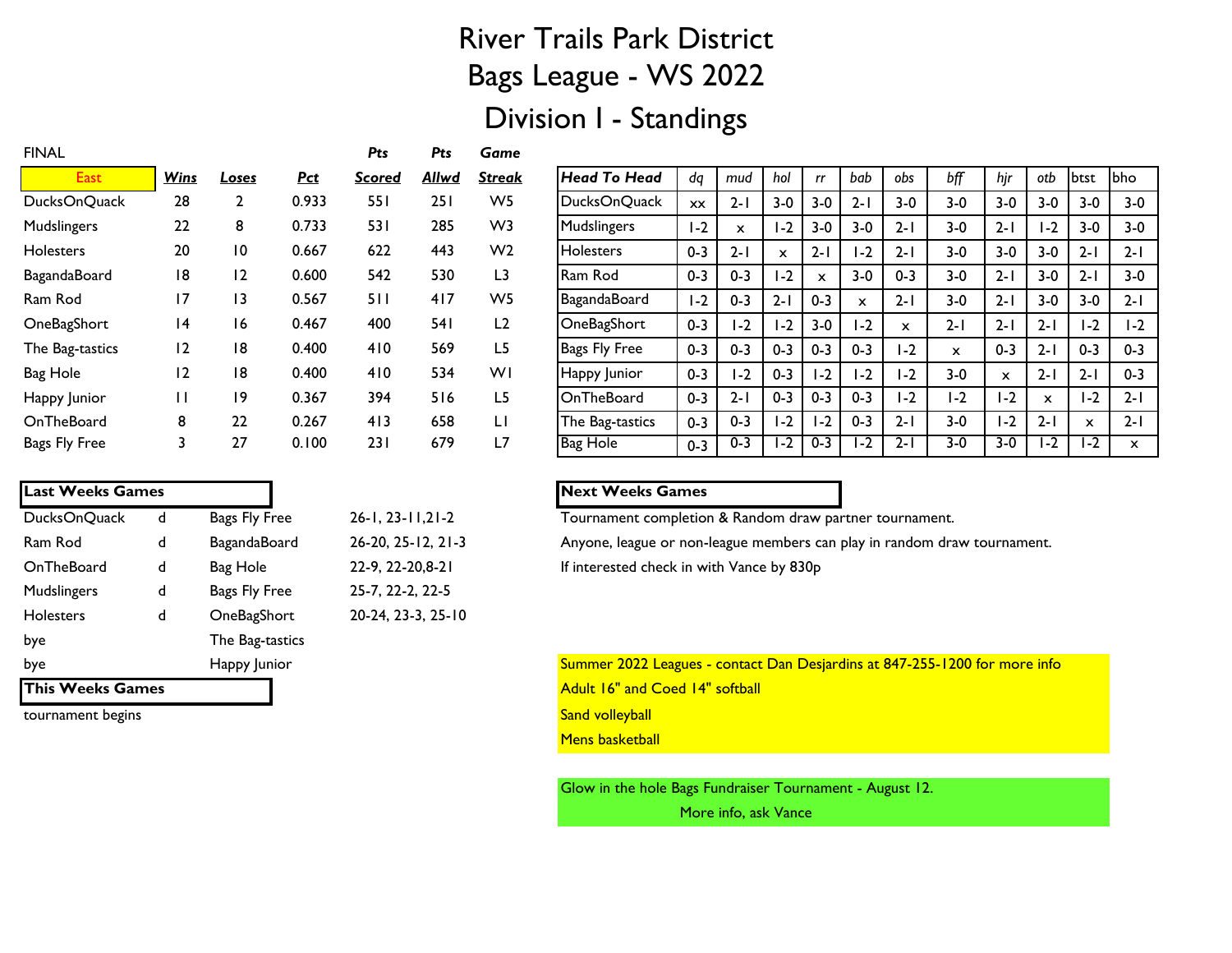# Division II Standings

|                    |             |                 |       | Pts    | Pts   | Game           |
|--------------------|-------------|-----------------|-------|--------|-------|----------------|
| <b>FINAL</b>       | <b>Wins</b> | Loses           | Pct   | Scored | Allwd | Streak         |
| <b>Bombers</b>     | 29          | 4               | 0.879 | 709    | 327   | W <sub>4</sub> |
| Mr. Happy          | 23          | 10              | 0.697 | 652    | 444   | W <sub>3</sub> |
| Fagetaboutit       | 21          | 12              | 0.636 | 614    | 464   | LI             |
| Hardcore Corn      | 20          | 13              | 0.606 | 619    | 500   | W <sub>4</sub> |
| P.S.H.O.I          | 20          | $\overline{13}$ | 0.606 | 580    | 515   | W <sub>2</sub> |
| Bags Loaded        | 19          | 14              | 0.576 | 611    | 494   | WI             |
| Gas Bags           | 16          | 17              | 0.485 | 554    | 557   | W <sub>3</sub> |
| DP bags            | 14          | 19              | 0.424 | 495    | 578   | W <sub>3</sub> |
| <b>MAD Baggers</b> | 12          | 21              | 0.364 | 447    | 626   | L7             |
| D-bags             | 9           | 24              | 0.273 | 440    | 664   | L8             |
| Sharpshooters      | 9           | 24              | 0.273 | 387    | 637   | LI             |
| Pine Box           | 6           | 27              | 0.182 | 366    | 668   | WI             |

| <b>Last Weeks Games</b> |   |                    |                            |
|-------------------------|---|--------------------|----------------------------|
| Gas Bags                | d | Bags Loaded        | $23-10, 21-15, 11-22$      |
| <b>Bombers</b>          | d | Bags Loaded        | 22-8, 19-24, 24-7          |
| Hardcore Corn           | d | Fagetaboutit       | 22-19, 11-23, 23-18        |
| DP bags                 | d | <b>MAD Baggers</b> | 23-13, 24-17, 22-6         |
| <b>Bombers</b>          | d | <b>MAD Baggers</b> | 23-1, 21-0, 28-0           |
| Hardcore Corn           | d | D-bags             | $22 - 17, 22 - 5, 21 - 12$ |
| Pine Box                | d | Sharpshooters      | 24-8, 4-23, 24-3           |
| Gas Bags                | d | D-bags             | 26-12, 23-9, 22-15         |
| <b>This Weeks Games</b> |   |                    |                            |

| <b>FINAL</b>         | <b>Wins</b> | <b>Loses</b> | <b>Pct</b> | <u>Scored</u> | <b>Allwd</b> | <u>Streak</u>  | Head To Head         | bld     | dp                        | bb      | sha                       | mad          | hco          | fgt          | mrh     | bom          | lpsh.        | <b>gas</b>   | dbag         |
|----------------------|-------------|--------------|------------|---------------|--------------|----------------|----------------------|---------|---------------------------|---------|---------------------------|--------------|--------------|--------------|---------|--------------|--------------|--------------|--------------|
| <b>Bombers</b>       | 29          | 4            | 0.879      | 709           | 327          | W4             | Bags Loaded          | XX      | $2=1$                     | $3-0$   | $3-0$                     | $2 - 1$      | $1-2$        | $0 - 3$      | $2 - 1$ | $1-2$        | $3-0$        | $2$ -Jan     | $1-2$        |
| Mr. Happy            | 23          | 10           | 0.697      | 652           | 444          | W <sub>3</sub> | <b>DP</b> bags       | $1-2$   | $\boldsymbol{\mathsf{x}}$ | $0 - 3$ | $2 - 1$                   | $3 - 0$      | $2 - 1$      | $0 - 3$      | $1-2$   | $0 - 3$      | I-2          | $1-2$        | $2 - 1$      |
| Fagetaboutit         | 21          | 12           | 0.636      | 614           | 464          | LI             | Pine Box             | $0 - 3$ | $3 - 0$                   | x       | $2 - 1$                   | $0 - 3$      | $0 - 3$      | $0 - 3$      | $0 - 3$ | $0 - 3$      | $0 - 3$      | $1-2$        | $0 - 3$      |
| Hardcore Corn        | 20          | 13           | 0.606      | 619           | 500          | W <sub>4</sub> | <b>Sharpshooters</b> | $0 - 3$ | $1-2$                     | $-2$    | $\boldsymbol{\mathsf{x}}$ | $2 - 1$      | $0 - 3$      | $-2$         | $0 - 3$ | $0 - 3$      | $1-2$        | $1-2$        | $2 - 1$      |
| P.S.H.O.I            | 20          | 13           | 0.606      | 580           | 515          | W <sub>2</sub> | <b>IMAD Baggers</b>  | $1-2$   | $0 - 3$                   | $3 - 0$ | I-2                       | $\mathsf{x}$ | $1-2$        | $-2$         | $1-2$   | $0 - 3$      | I-2          | $1-2$        | $2 - 1$      |
| Bags Loaded          | 19          | 14           | 0.576      | 611           | 494          | WI             | Hardcore Corn        | $2 - 1$ | $1-2$                     | $3-0$   | $3-0$                     | $2 - 1$      | $\mathbf{x}$ | $2 - 1$      | $0 - 3$ | $0 - 3$      | $2 - 1$      | $2 - 1$      | $3-0$        |
| Gas Bags             | 16          | 17           | 0.485      | 554           | 557          | W <sub>3</sub> | Fagetaboutit         | $3 - 0$ | $3 - 0$                   | $3 - 0$ | $2 - 1$                   | $2 - 1$      | $1-2$        | $\mathsf{x}$ | $1-2$   | $0 - 3$      | $0 - 3$      | $3=0$        | $3 - 0$      |
| DP bags              | 14          | 19           | 0.424      | 495           | 578          | W <sub>3</sub> | Mr. Happy            | $1-2$   | $1-2$                     | $3 - 0$ | $3-0$                     | $2 - 1$      | $3 - 0$      | $2 - 1$      | X       | $2 - 1$      | I-2          | $2 - 1$      | $3-0$        |
| <b>MAD Baggers</b>   | 12          | 21           | 0.364      | 447           | 626          | L7             | <b>Bombers</b>       | $2 - 1$ | $3 - 0$                   | $3-0$   | $3-0$                     | $3 - 0$      | $3-0$        | $3 - 0$      | $1-2$   | $\mathsf{x}$ | $3-0$        | $3-0$        | $2 - 1$      |
| D-bags               | 9           | 24           | 0.273      | 440           | 664          | L8             | P.S.H.O.I            | $0 - 3$ | $2 - 1$                   | $3 - 0$ | $2 - 1$                   | $2 - 1$      | $1-2$        | $3 - 0$      | $2 - 1$ | $0 - 3$      | $\mathbf{x}$ | $2 - 1$      | $3 - 0$      |
| <b>Sharpshooters</b> | 9           | 24           | 0.273      | 387           | 637          | LI             | <b>Gas Bags</b>      | $2 - 1$ | $2 - 1$                   | $2 - 1$ | $2 - 1$                   | $2 - 1$      | $1-2$        | $0 - 3$      | $1-2$   | $0 - 3$      | I-2          | $\mathsf{x}$ | $3 - 0$      |
| Pine Box             | 6.          | 27           | 0.182      | 366           | 668          | WI             | D-bags               | $2 - 1$ | I-2                       | $3 - 0$ | $1-2$                     | $1-2$        | $0 - 3$      | $0 - 3$      | $0 - 3$ | $1-2$        | $0 - 3$      | $0 - 3$      | $\mathsf{x}$ |
|                      |             |              |            |               |              |                |                      |         |                           |         |                           |              |              |              |         |              |              |              |              |

### **Last Weeks Games Next Weeks Games**

Tournament completion & Random draw partner tournament.

Anyone, league or non-league members can play in random draw tournament. If interested check in with Vance by 830p

Summer 2022 Leagues - contact Dan Desjardins at 847-255-1200 for more info tournament begins **Adult 16"** and Coed 14" softball Sand volleyball **Mens basketball** 

> Glow in the hole Bags Fundraiser Tournament - August 12. More info, ask Vance